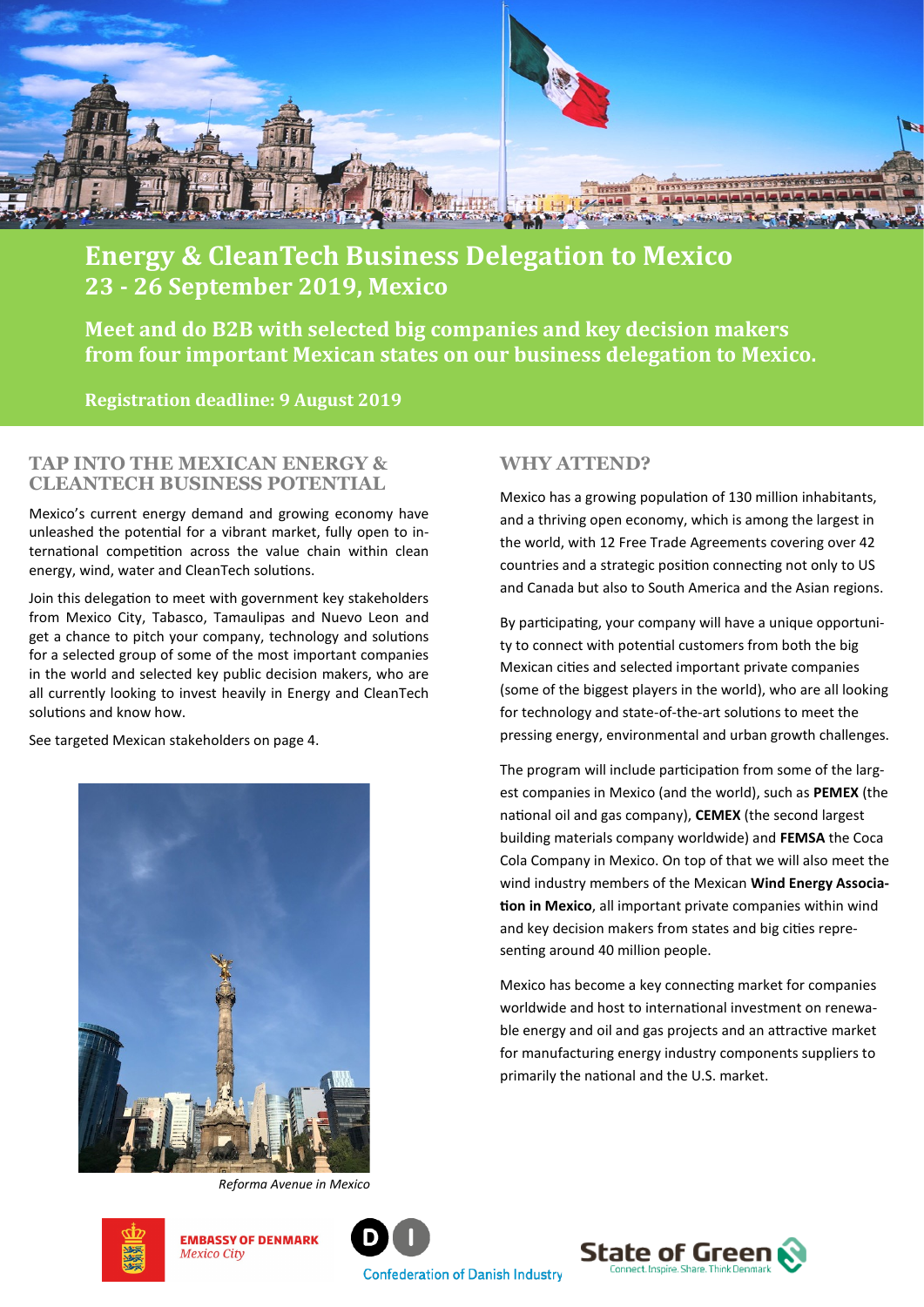## **ABOUT THE DELEGATION**

In May 2019, the Confederation of Danish Industry and the Embassy of Denmark in Mexico invited city high level city representatives from Mexico City, Tabasco, Tamaulipas and Nuevo Leon to Denmark as a first phase in a twofold delegation agenda. This part of the program was successfully executed, and an enthusiastic group of key decision makers learned about what Danish companies have to offer in the energy and cleantech sectors. Now, they are eager to welcome your company in Mexico.

#### **23-26 September: Business delegation to Mexico**

You will get: A 4 days customized program in Mexico where you will meet and get the chance to do B2B with selected private and public key stakeholders across different sub-sectors.

• **Monday 23** — **Mexico City** 

- **B2B with Pemex** (the world's second-largest non-publicly listed company), oil and gas, marines, water etc.

- **B2B with Walmart Mexico** sustainability department

- **Roundtable with selected government decision makers from Mexico City (**22 mill. habitants). With a strong focus on water solutions and sustainable energy needs.

- **Roundtable with AMDEE** and selected member companies like Siemens Gamesa, Vestas, Acciona, ABB, GE, Mitsui and more.

• **Tuesday 24** — **Mexico City** 

**- A roundtable with Tamaulipas Energy Commission** and Government officials to present opportunities in the projects in the State: wind manufacturing, Matamoros new port, water treatment and energy efficiencies needs.

• **Wednesday 25** — **Monterrey, Nuevo León**

- **Roundtable with selected companies** from the Industry Clusters in Monterrey and government authorities

- **Roundtable with Nuevo León Government and local water utility authorities** to learn about projects on water, waste to energy and more.

- **B2B with Cemex** (the second largest building materials company worldwide) headquartered in Monterrey.

- **B2B with FEMSA** (the largest independent Coca-Cola bottling group in the world) committed to environmental and sustainable solutions.

#### • **Thursday 26** — **Villahermosa, Tabasco**

- A private meeting with the **Governor and his Cabinet**  (environment, energy and business ministries) and a local water utility company responsible for water supply planning.

- A **Roundtable with Businesses and Industry** from the region including local subcontractors to oil and gas and energy companies like Pemex.

# **KEY FACTS ABOUT MEXICO**

- Population 130 million people.
- 11th biggest economy in the world and expected to move up in the coming years
- GDP total 2017: 2.344 trillion \$Int.
- Steady economy 2% growth, aimed at 4% by the end of 2024.
- 12 Free Trade Agreements with 46 countries.

### **Energy facts:**

- Mexico's commitment to reach 35% from renewable energy by 2035.
- Wind energy projects forecasted to reach 12,000 MW by 2020 and estimated investment of 14 billion USD.
- Solar PV reached a 3,000 MW installed capacity, through 39 solar centrals in 2018. The potential and government strategies will increase the solar PV generation projects.

# **WHY MEXICO?**

The selected key decision makers represent cities with a total of close to 40 million people in some of Mexico's most important economic hubs. Mexico City, the country's capital, is the political and financial centre of Mexico. Mexico City accounts for 21.8% of Mexican GDP and is the most populous city in all of Latin America. Monterrey, located in Nuevo León, is a vibrant business hub in Mexico and location for some of the biggest Mexican and International companies, among them the biggest Lego factory in the world. Villahermosa, the capital city of Tabasco, is known as the Energy City of Mexico. Tamaulipas, bordering Texas in the North, is another important hub for oil and gas refinement, deep water operations hub for the future and a wind energy hub on the make, both for manufacturing and new projects installation.

*\*Tentative Programme. Subject to changes.*



**EMBASSY OF DENMARK Mexico City** 



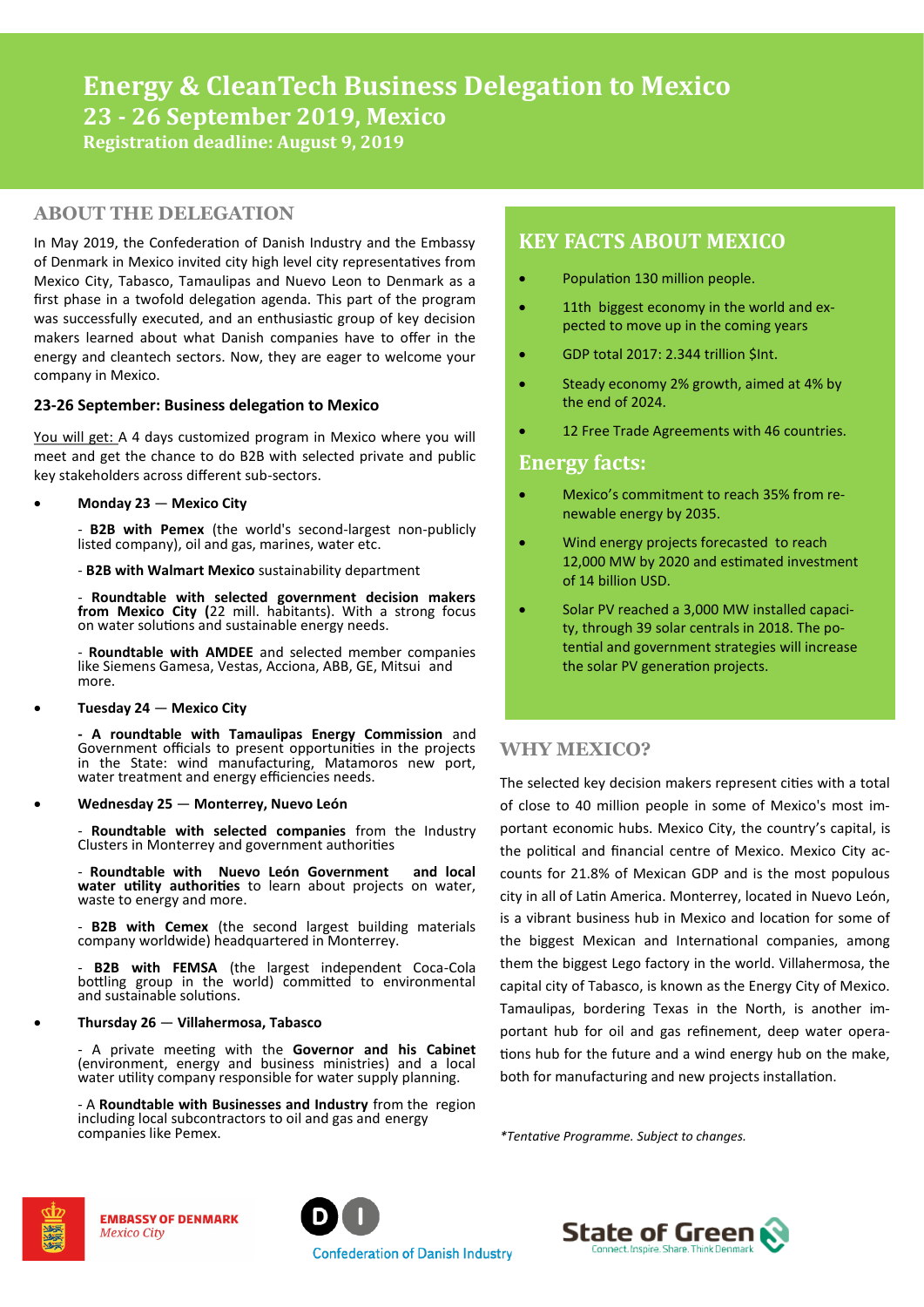# **Energy & CleanTech Business Delegation to Mexico 23 - 26 September 2019, Mexico Registration deadline: August 9, 2019**

# **PRACTICAL INFORMATION**

# **PRICE**

The price is **DKK 17,950** excl. VAT per participating company and based on a 50 pct. subsidy from The Trade Council.

Flights and hotels are not included in the price.

## **HOTEL AND TRAVEL INFORMATION**

Upon registration you will receive a travel suggestion from BCD Meetings & Events.

### **HOW TO REGISTER**

Please register by clicking 'REGISTER HERE' to follow the link to the online registration form.

Deadline for binding registration is **August 9, 2019.**



### **CONTACT**



Emil Stub Market Advisor (+45) 3117 0898 emns@di.dk



Jacob Green Head of Trade (+52) 55 5408 0261 jacgre@um.dk

Mariana Garay Commercial Advisor (+52) 55 8018 20 29 margar@um.dk



#### **THE FINE PRINT**

The price is calculated on a fixed number of participating companies and a 50 per cent subsidy from the Danish Trade Council. If the number of participating companies changes or if the support from the Trade Council is not approved, we reserve the right to offer participation at a different price. Should this result in a higher price than the one quoted you have the right to cancel your participation.

Registration is in accordance with the General Terms and Conditions for participation in Export Promotion and/or download [here.](http://di.dk/SiteCollectionDocuments/Markedsudvikling/-%20Andet/General%20Conditions%20Participation%20in%20Export%20Promotion%20Events%20-%20%20DI%20%20JAN%2016.pdf%5d)

#### **SAVE TIME AND MONEY**

DI's Chamber of Commerce can help you and your company with an ATA Carnet. As a member you get a 50 per cent discount. The ATA Carnet is a document permitting temporary duty-free and tax-free export and import of goods (up to one year). Please contact DI Certifikatservice (DI Chamber of Commerce), or read more [here.](https://di.dk/Marked/Eksport/Certifikatkontoret/Pages/ATAcarneter.aspx%5d)